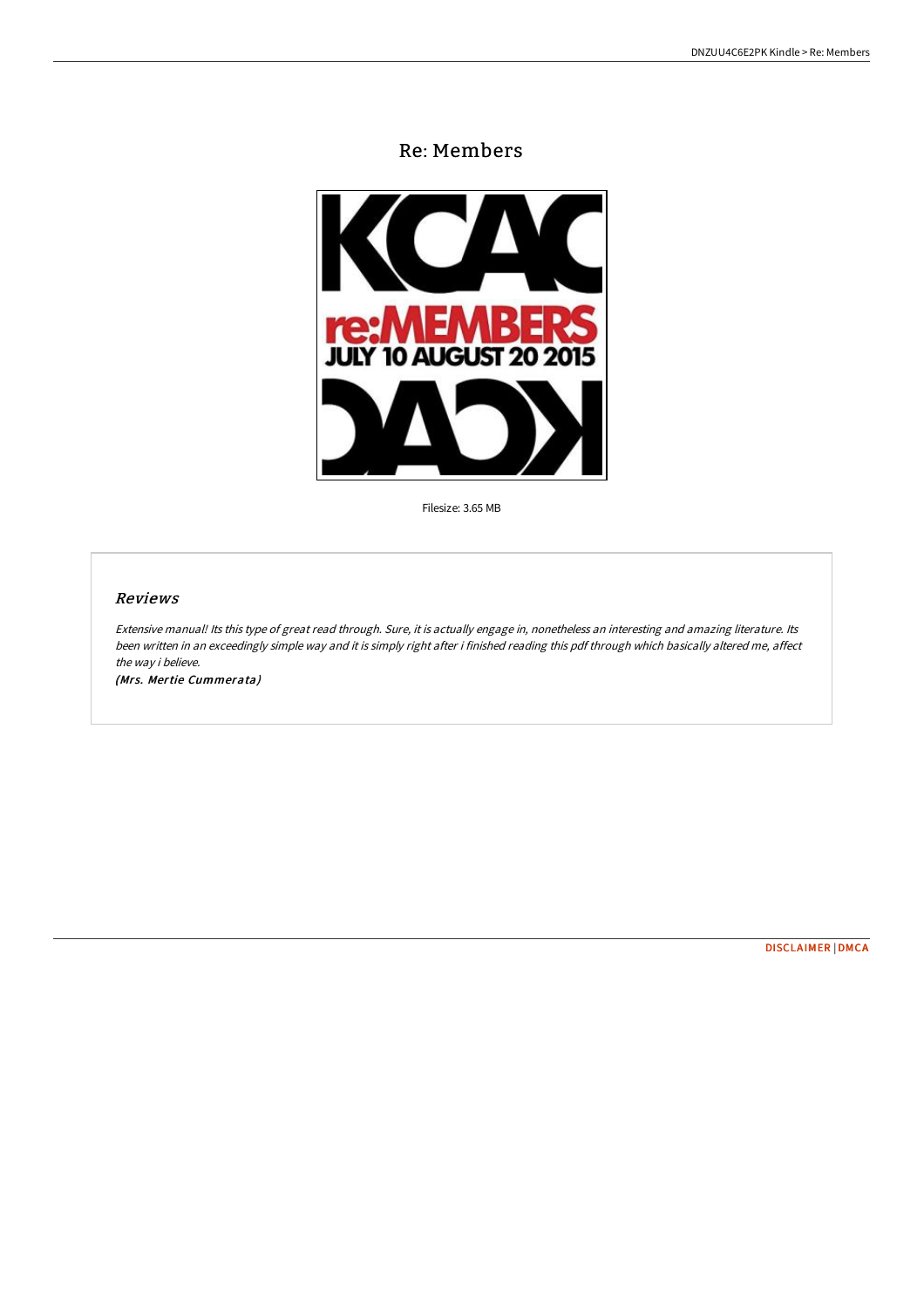# RE: MEMBERS



Kansas City Artists Coalition, Inc., United States, 2015. Paperback. Book Condition: New. 203 x 203 mm. Language: English . Brand New Book \*\*\*\*\* Print on Demand \*\*\*\*\*.re: MEMBERS is a catalog of the Kansas City Artists Coalition s exhibition of members past and present. The exhibition, July 10 - August 20, 2015, is in KCAC s galleries in Kansas City, Missouri. The Kansas City Artists Coalition is celebrating its 40th Anniversary! re: MEMBERS is a tribute to the people who have been a part of it. There are 58 illustrations of artwork by 45 artists. Curators of the exhibition were: Philomene Bennett is the co-founder and past-president of the Kansas City Artists Coalition. Bennett is a prominent painter and art instructor in Kansas City and has been an active artist for 50+ years. Bennett has had over 100 solo, two-person and group exhibitions of her work throughout the United States. Her work is in the collections of museums and corporations throughout the United States, including the Kemper Museum, Kansas City, Mo.; National Museum of Women in the Arts, Washington, DC; the Nelson-Atkins Museum of Art, Kansas City, MO, Daum Museum, Sedalia, MO, Albrecht - Kemper Museum, St. Joseph, MO, Prudential Life Insurance, New York, NY, United Missouri Bank, Kansas City and Blue Springs, MO, Mutual Benefit Life, Kansas City, MO, Odyssian Technology, South Bend IN, American Express, Salt Lake City, UT; and many others. Jim Sajovic is a Professor at the Kansas City Art Institute. He has been involved with KCAC from the early days. Sajovic s solo exhibitions include: Jim Sajovic: Hix Fragments (pash n), Todd Weiner Gallery, KCMO: Be Inspired, Kemper Crossroads Museum: KCMO. Jim Sajovic: Evolution, Daum Museum of Contemporary Art, Sedalia, MO; Dreamer-Ecstasy, Belger Arts Center, KCMO Jim Sajovic, The Lowe Gallery, Atlanta, Georgia; Millennium Garden, The...

B Read Re: [Member](http://bookera.tech/re-members-paperback.html)s Online e [Download](http://bookera.tech/re-members-paperback.html) PDF Re: Member s